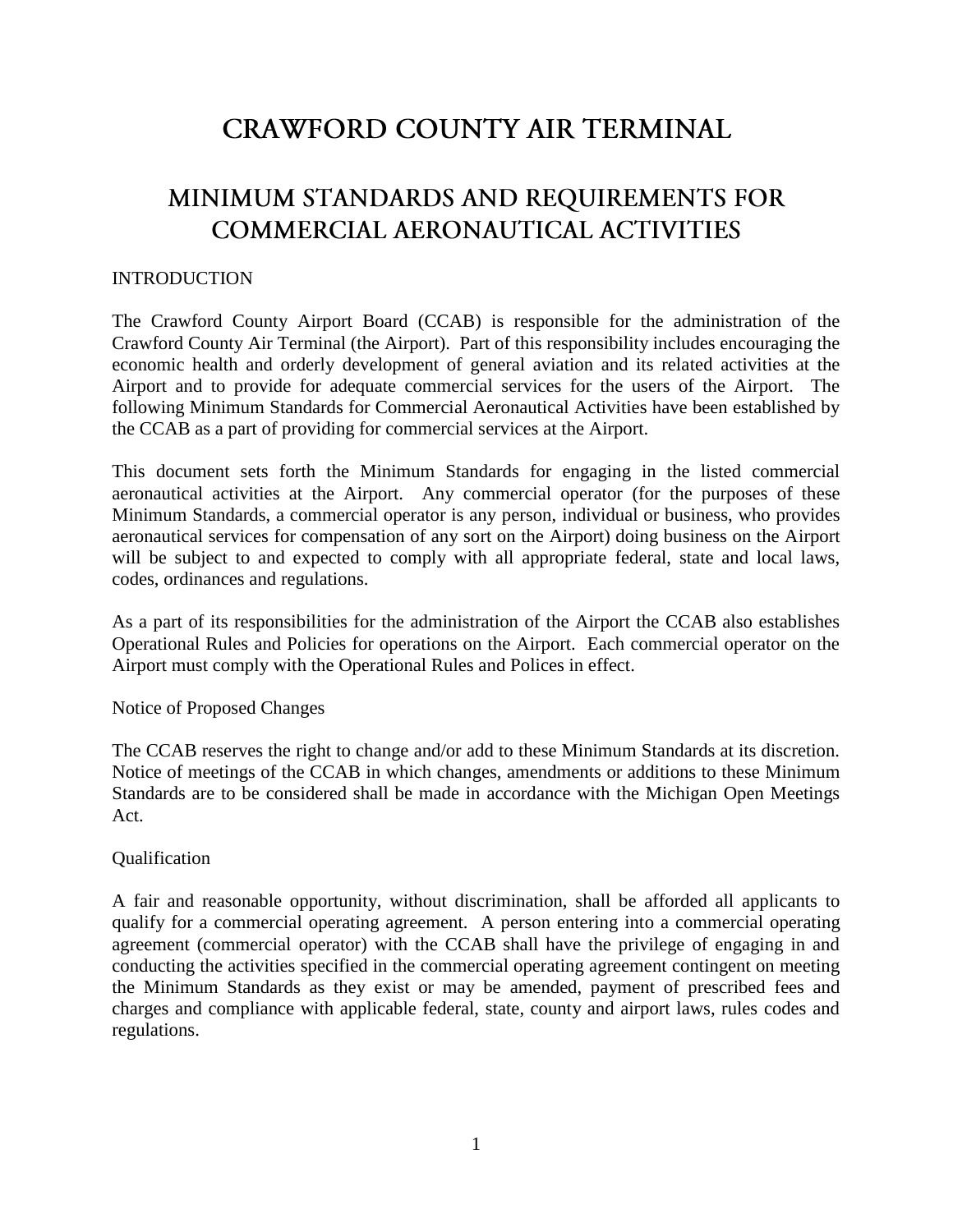#### No Exclusive Right

The act of entering into a commercial operating agreement by the CCAB with a commercial operator shall not be construed as granting the commercial operator any exclusive right to operate on or at the Airport.

#### Rights Reserved

The CCAB retains and reserves the right to designate specific areas on the Airport on which commercial aeronautical services may be conducted and may not be conducted. Such designation(s) shall give consideration as to the nature and extent of the desired commercial operation and the land or space available for such proposed uses, consistent with the orderly and safe operation of the airport.

#### Written Agreement Required

Prior to providing commercial aviation services on the Airport a prospective commercial operator is required to enter into a written agreement with the CCAB. The agreement will recite the terms and conditions under which he or she will operate his or her business on the Airport, including, but not limited to, the term of the agreement, fees and charges, privileges and obligations and other relevant matters. These Minimum Standards do not set forth a complete recitation of the terms of a commercial operating agreement. However, the terms of any commercial operating agreement may not amend these Minimum Standards and to the extent the terms of any commercial operating agreement are inconsistent with these Minimum Standards, those terms of the commercial operating agreement are invalid and unenforceable.

#### Non-Discrimination

Each commercial operator who enters into a commercial operating agreement with the CCAB agrees to furnish service on a fair and equal manner to all aeronautical users of the Airport and shall not discriminate in its hiring or service to the public on the basis of sex, race, national origin, religion, ethnicity, age (other than is required by federal or state law or regulation) or other classification protected by law. A commercial operator may, however, make reasonable and nondiscriminatory discounts, rebates or other similar types of price reductions to volume purchasers.

#### COMMERCIAL AIRCRAFT MAINTENANCE SERVICES (Non-resident)

For the purposes of these Minimum Standards, a Commercial Aircraft Maintenance Services (Non-resident) shall mean a person (individual or company) that does not lease space on the Airport and who provides any aircraft maintenance services for which that person receives any compensation in any form whatsoever, be it direct monetary form, in-kind services, barter or otherwise. Such a service provider is a commercial operator under the terms of these Minimum Standards. Aircraft maintenance services shall mean any repair, replacement, modification, alteration, preventive maintenance or inspection made to or on an aircraft or component thereof.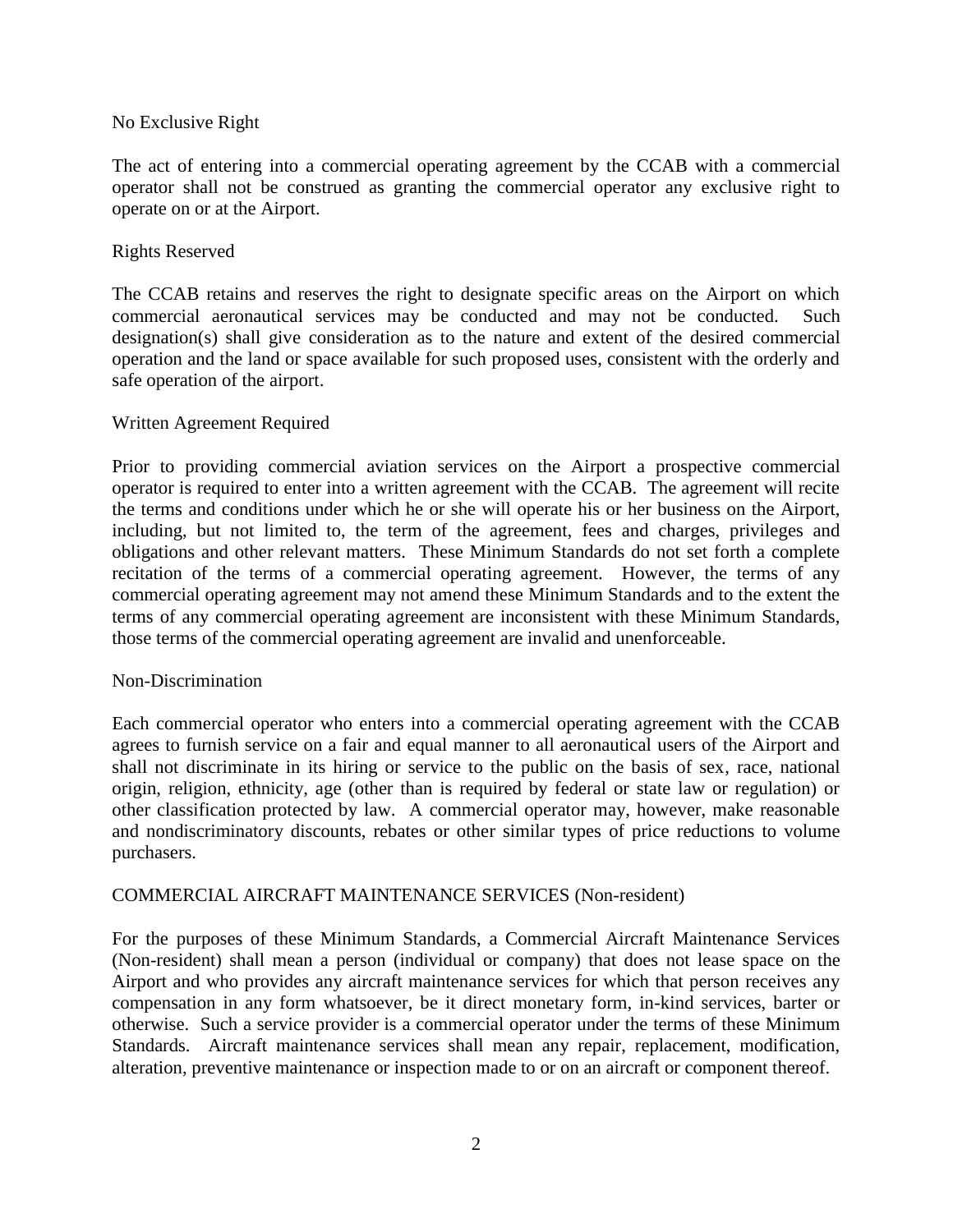Any person desiring to provide Commercial Aircraft Maintenance Services on the Airport shall:

- 1. Be licensed to conduct business in Crawford County, Michigan (as described below).
- 2. Have in force and effect at all times such services are provided on the Airport a Commercial General Liability insurance policy in a form acceptable to the CCAB with minimum aggregate limits of one million dollars and shall name the Crawford County Airport and CCAB as additional insureds. The commercial operator will provide the CCAB with a copy of the declarations page of the policy prior to beginning service and shall require the insurer to provide the CCAB at least thirty days notice of expiration of such policy.
- 3. Have a fixed base of operations on an airport.
- 4. Provide personnel for the work to be conducted at the Airport who have the appropriate Federal Aviation Administration certification for the work to be performed and who also meet all Federal Aviation Regulation requirements (if any) for recent experience to conduct maintenance work on aircraft.
- 5. Use only personnel who can provide documentation of United States citizenship or permission to be in and employed in the field of aviation maintenance in the United States.
- 6. Have a person on staff who holds a Federal Aviation Administration issued airframe and powerplant mechanic certificate with current Inspection Authorization and also meets are requirements of the Federal Aviation Regulations for recent experience to exercise such certificates and authorizations.
- 7. Perform all work on aircraft at the airport in accordance with Federal Aviation Regulations.
- 8. Enter into a commercial services agreement with the CCAB.
- 9. For nonemergency service, provide a maximum response time to arrive at the aircraft on the Airport within twenty-four hours of initial contact unless a longer time is negotiated with the aircraft owner/pilot making the request.
- 10. For emergency service, provide a response time not to exceed ninety minutes to arrive at the Airport.

(Note to Item 1: There are no business licensing or registration requirements in Crawford County, Michigan. However, if you intend to provide commercial aeronautical services on the Airport under a name other than the legal name of your business, you may need to file a Certificate of Assumed Name ("dba") with the State or County. Check with the County Clerk with any questions. For a corporation or LLC, the legal name of the business is the name on the business formation documents filed with the State. For a sole proprietorship, the legal name of the business is your full name.)

## COMMERCIAL AIRCRAFT MAINTENANCE SERVICES (Resident)

No Minimum Standards have been established as of the date set forth below.